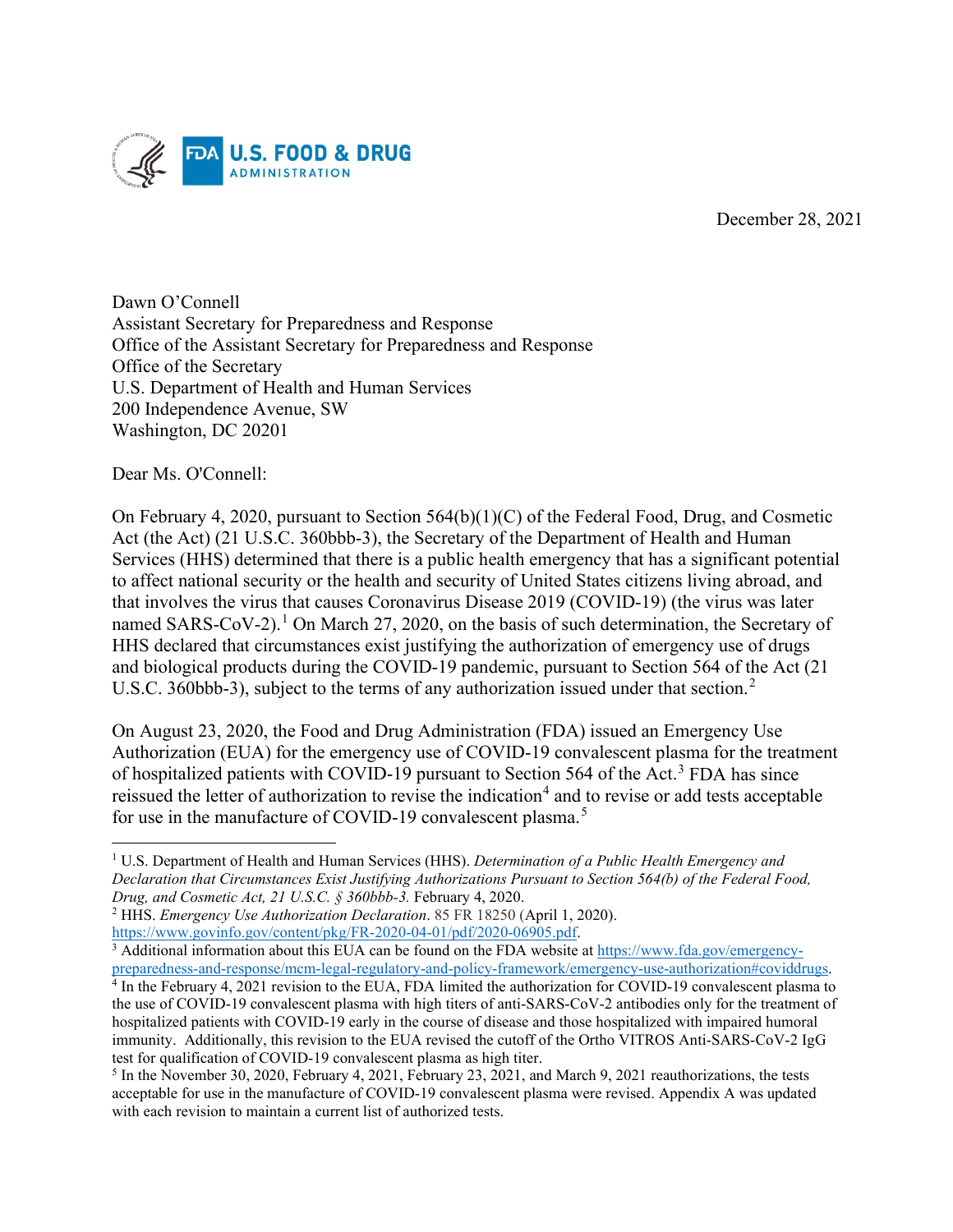On December 28, 2021, having concluded that revising this EUA is appropriate to protect the public health or safety under Section  $564(g)(2)(C)$  of the Act (21 U.S.C. § 360bbb-3(g)(2)(C)), FDA is again reissuing the March 9, 2021 letter of authorization in its entirety with revisions to: limit the authorization to the use of COVID-19 convalescent plasma with high titers of anti-SARS-CoV-2 antibodies for the treatment of COVID-19 in patients with immunosuppressive disease or receiving immunosuppressive treatment; revise acceptable tests and increase qualifying result cutoffs (listed in Appendix A) to be used for manufacturing COVID-19 convalescent plasma with high titers of anti-SARS-CoV-2 antibodies; and make corresponding changes to the authorized Fact Sheets.

COVID-19 convalescent plasma is human plasma collected from individuals whose plasma contains high titers of anti-SARS-CoV-2 antibodies (as described in Appendix A), and who meet all donor eligibility requirements (21 CFR 630.10 and 21 CFR 630.15) and qualifications. It is an investigational product and is not currently approved or licensed for any indication.

The August 23, 2020 issuance of this EUA for COVID-19 convalescent plasma was based on review of historical evidence using convalescent plasma in prior outbreaks of respiratory viruses, certain preclinical evidence, results from small clinical trials of convalescent plasma conducted during the outbreak, and data obtained from the National Convalescent Plasma Expanded Access Protocol (EAP) sponsored by the Mayo Clinic.<sup>6</sup>

Following the August 23, 2020, authorization, additional studies, including randomized, controlled trials, have provided data to further inform the safety and efficacy of COVID-19 convalescent plasma, and further characterize product attributes and patient populations for its use. For the December 28, 2021 authorization, FDA reviewed additional studies including several randomized controlled trials and observational studies, which reported on the use of COVID-19 convalescent plasma in both the inpatient and outpatient settings. Based on assessment of these data, transfusion of COVID-19 convalescent plasma in hospitalized immunocompetent patients is unlikely to be associated with clinical benefit and the known and potential benefits do not outweigh the known and potential risks in this population. However, evidence supports a potential clinical benefit of transfusion of COVID-19 convalescent plasma with high titers of anti-SARS-CoV-2 antibodies to treat COVID-19 in patients with immunosuppressive disease or receiving immunosuppressive treatment. Based on the totality of the scientific evidence available, it is reasonable to believe that the known and potential benefits of COVID-19 convalescent plasma with high titers of anti-SARS-CoV-2 antibodies, when used under the conditions described in this authorization, outweigh its known and potential risks for

<sup>6</sup> A national expanded access protocol (EAP) sponsored by the Mayo Clinic was established in April 2020 and enrolled >100,000 subjects. The EAP discontinued enrollment in August 2020, following the issuance of the EUA for the emergency use of COVID-19 convalescent plasma for the treatment of hospitalized patients with COVID-19. The goal of this uncontrolled, single-arm study was to provide access to COVID-19 convalescent plasma in hospitalized subjects with severe or life-threatening COVID-19 or judged by the treating provider to be at high risk of progression to severe or life-threatening disease.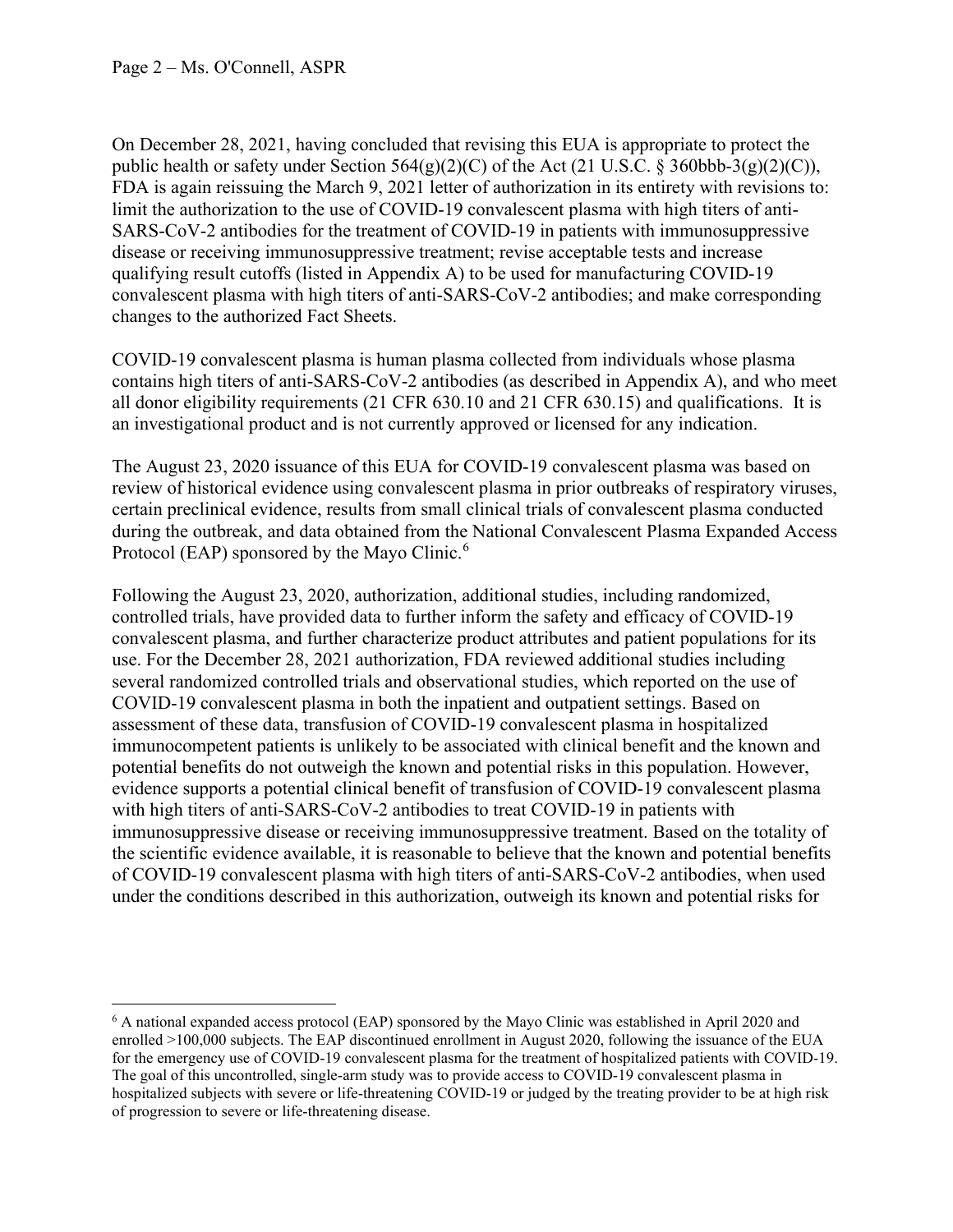the treatment of COVID-19 in patients with immunosuppressive disease or receiving immunosuppressive treatment.<sup>7</sup>

Given that the clinical evidence in patients with immunosuppressive disease or receiving immunosuppressive treatment supporting this EUA remains limited, data from additional randomized, controlled trials are needed.

Having concluded that the criteria for issuance of this authorization under 564(c) of the Act are met, I am authorizing the emergency use of COVID-19 convalescent plasma with high titers of anti-SARS-CoV-2 antibodies for treatment of COVID-19 in patients with immunosuppressive disease or receiving immunosuppressive treatment, in either the outpatient or inpatient setting, as described in the Scope of Authorization section of this letter (Section II) and subject to the terms of this authorization.

# **I. Criteria for Issuance of Authorization**

I have concluded that the emergency use of COVID-19 convalescent plasma with high titers of anti-SARS-CoV-2 antibodies for the treatment of COVID-19 in patients with immunosuppressive disease or receiving immunosuppressive treatment when administered as described in the Scope of Authorization (Section II) meets the criteria for issuance of an authorization under Section 564(c) of the Act, because:

- 1. SARS-CoV-2 can cause COVID-19, a serious or life-threatening disease or condition, including severe respiratory illness, in humans infected by this virus;
- 2. Based on the totality of scientific evidence available to FDA, it is reasonable to believe that COVID-19 convalescent plasma with high titers of anti-SARS-CoV-2 antibodies may be effective in treating COVID-19 in patients with immunosuppressive disease or receiving immunosuppressive treatment, and that, when used under the conditions described in this authorization, the known and potential benefits of COVID-19 convalescent plasma with high titers of anti-SARS-CoV-2 antibodies when used to treat COVID-19 outweigh the known and potential risks of the product; and
- 3. There is no adequate, approved, and available alternative to the emergency use of COVID-19 convalescent plasma with high titers of anti-SARS-CoV-2 antibodies for

<sup>7</sup> Information derived from ongoing clinical trials of COVID-19 convalescent plasma (particularly randomized controlled trials), as well as clinical trial results from studies of other investigational medical products to treat COVID-19, will continue to inform the risk-benefit assessment for this EUA.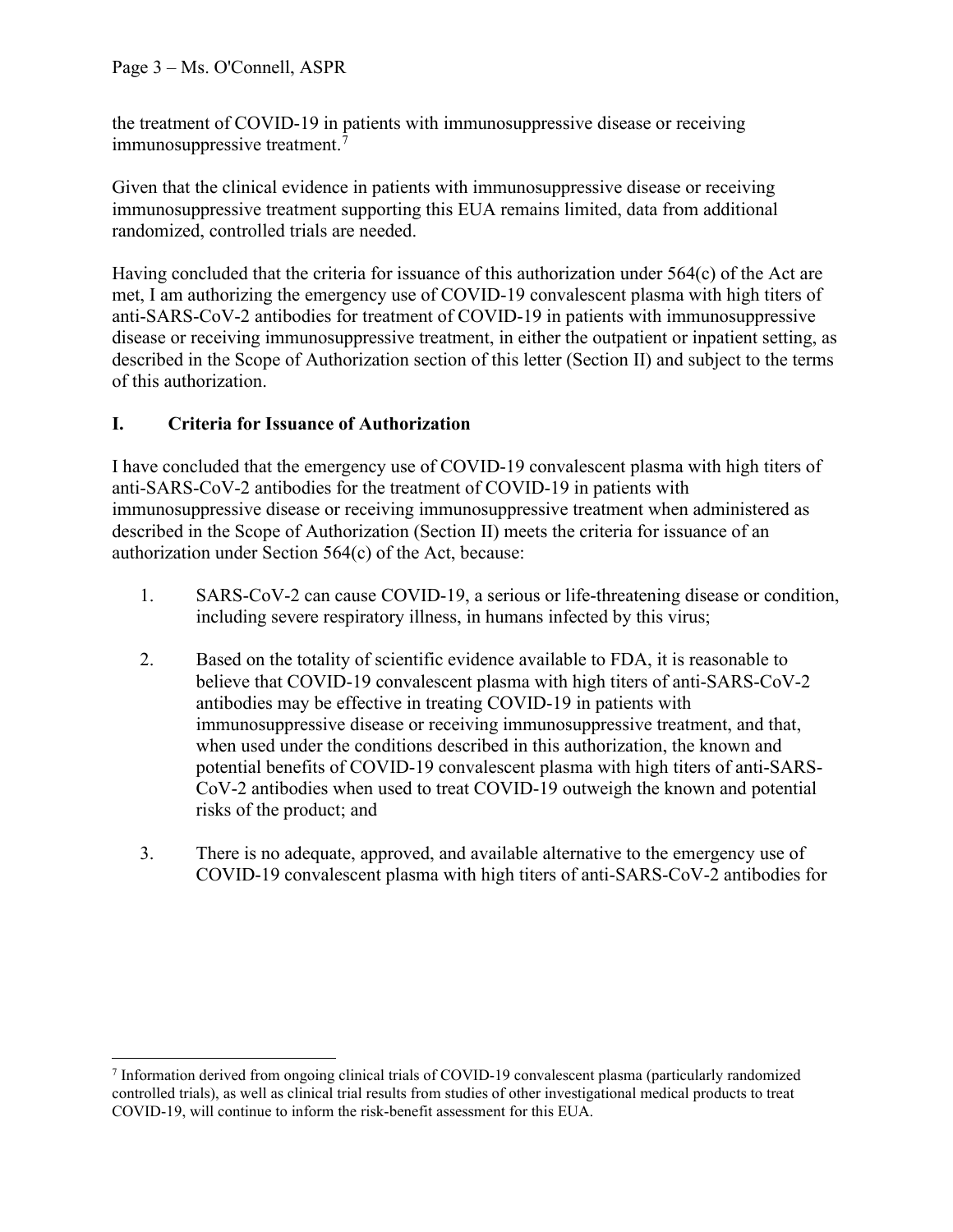the treatment of COVID-19 in patients with immunosuppressive disease or receiving immunosuppressive treatment.<sup>8, 9</sup>

## **II. Scope of Authorization**

I have concluded, pursuant to Section 564(d)(1) of the Act, that the scope of this authorization is limited to the use of the authorized COVID-19 convalescent plasma with high titers of anti-SARS-CoV-2 antibodies for the treatment of COVID-19 in patients with immunosuppressive disease or receiving immunosuppressive treatment, in either the outpatient or inpatient setting.

# **The Authorized COVID-19 Convalescent Plasma (Product Description):**

COVID-19 convalescent plasma is human plasma collected from individuals whose plasma contains SARS-CoV-2 antibodies and who meet all donor eligibility requirements (21 CFR 630.10 and 21 CFR 630.15) and qualifications.<sup>10</sup> Under this EUA, authorized COVID-19 convalescent plasma will be obtained from registered or licensed blood establishments from donors in the United States or its territories in accordance with applicable regulations, policies, and procedures. Testing for relevant transfusion-transmitted infections (21 CFR 610.40) must be performed and the donation must be found suitable (21 CFR 630.30).

Plasma donations must be tested by registered or licensed blood establishments for high titers of anti-SARS-CoV-2 antibodies as a manufacturing step to determine suitability before release, using one of the tests and qualifying results listed in Appendix A.

If a blood establishment is considering using a different test in manufacturing in order to qualify COVID-19 convalescent plasma with high titers of anti-SARS-CoV-2 antibodies, they should contact the FDA Center for Biologics Evaluation and Research (CBER) to determine acceptability of the proposed test, which if accepted, would require an amendment to this EUA (see Appendix A).

To be labeled as COVID-19 convalescent plasma under this EUA, units containing anti-SARS-CoV-2 antibodies must be labeled as high titer according to the results of the tests listed in Appendix A.

Health care providers will administer the authorized COVID-19 convalescent plasma with high titers of anti-SARS-CoV-2 antibodies according to standard hospital procedures and institutional medical and nursing practices. Clinical dosing may first consider starting with one high titer

<sup>&</sup>lt;sup>8</sup> At the time of reissuance of this letter of authorization, one drug had been approved by FDA for the treatment of certain hospitalized patients with COVID-19 and was available. However, this drug is not considered an adequate alternative because, among other things (1) its approved indication is limited to hospitalized patients; (2) in patients with immunosuppressive disease or on immunosuppressive therapy, treatment with this drug may be inadequate to clear the virus; and (3) CCP has a different mechanism of action which can facilitate viral clearance in patients with immunosuppressive disease or on immunosuppressive therapy.

<sup>&</sup>lt;sup>9</sup> No other criteria of issuance have been prescribed by regulation under Section 564(c)(4) of the Act. <sup>10</sup> For more information see FDA's guidance for industry, entitled "Investigational COVID-19 Convalescent" Plasma," available at https://www.fda.gov/regulatory-information/search-fda-guidance-documents/investigationalcovid-19-convalescent-plasma.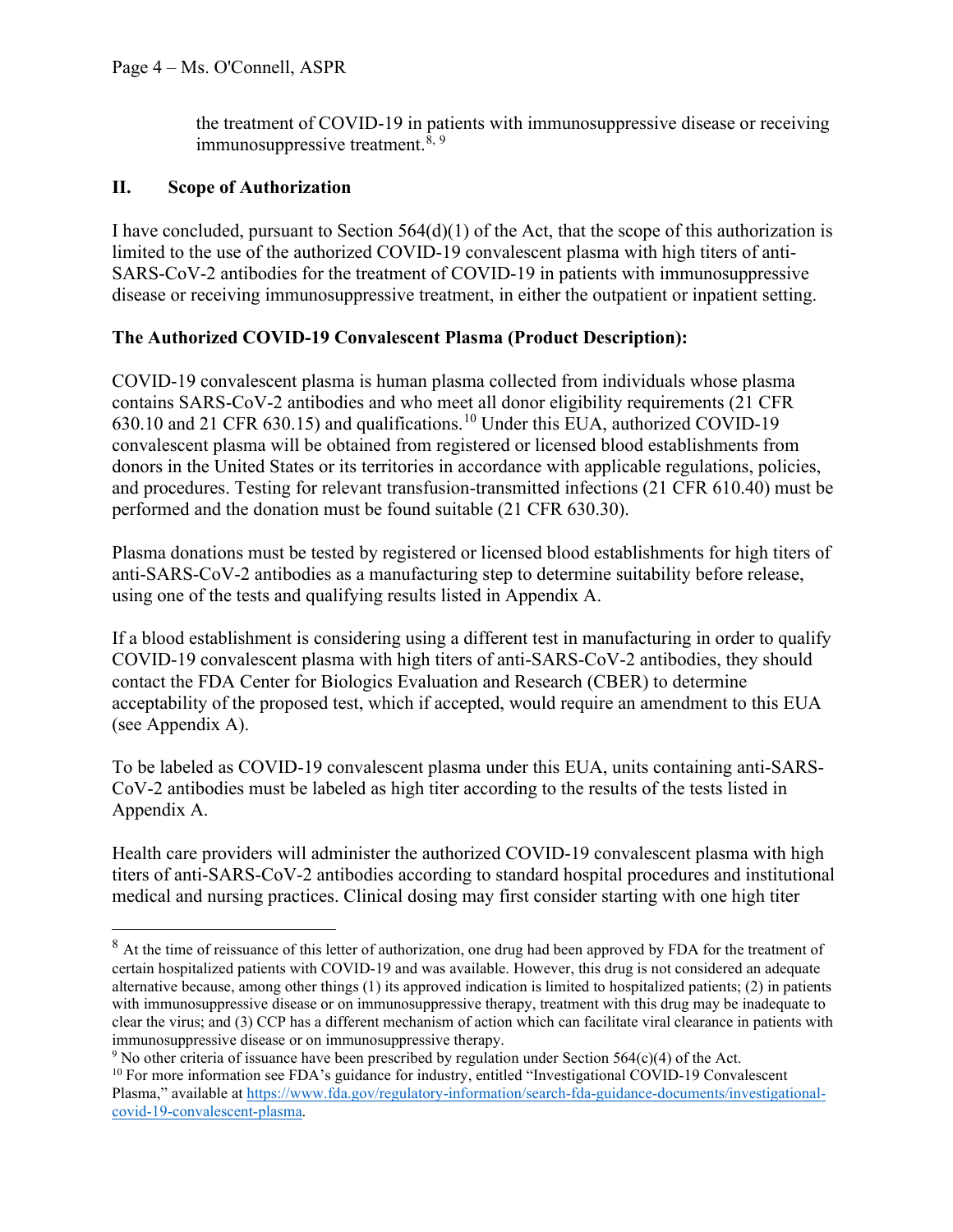## Page 5 – Ms. O'Connell, ASPR

COVID-19 convalescent plasma unit (about 200 mL), with administration of additional high titer COVID-19 convalescent plasma units based on the prescribing physician's medical judgment and the patient's clinical response. The authorized storage and handling information is included in the authorized Fact Sheet for Healthcare Providers.

COVID-19 convalescent plasma with high titers of anti-SARS-CoV-2 antibodies is authorized to be accompanied by the following product-specific information pertaining to emergency use, which is required to be made available to health care providers and patients respectively:

- Fact Sheet for Health Care Providers: Emergency Use Authorization (EUA) of COVID-19 Convalescent Plasma for Treatment of Coronavirus Disease 2019 (COVID-19).
- Fact Sheet for Patients and Parents/Caregivers: Emergency Use Authorization (EUA) of COVID-19 Convalescent Plasma for Treatment of Coronavirus Disease 2019 (COVID-19).

I have concluded, pursuant to Section 564(d)(2) of the Act, that it is reasonable to believe that the known and potential benefits of COVID-19 convalescent plasma with high titers of anti-SARS-CoV-2 antibodies, when used for the treatment of COVID-19 in patients with immunosuppressive disease or receiving immunosuppressive treatment, in either the outpatient or inpatient setting, and used in accordance with this Scope of Authorization (Section II), outweigh its known and potential risks.

I have concluded, pursuant to Section 564(d)(3) of the Act, based on the totality of scientific evidence available to FDA, that it is reasonable to believe that COVID-19 convalescent plasma with high titers of anti-SARS-CoV-2 antibodies may be effective for the treatment of COVID-19 in patients with immunosuppressive disease or receiving immunosuppressive treatment, when used in accordance with this Scope of Authorization (Section II), pursuant to Section  $564(c)(2)(A)$  of the Act.

Having reviewed the scientific information available to FDA, including the information supporting the conclusions described in Section I above, I have concluded that COVID-19 convalescent plasma (as described in this Scope of Authorization (Section II)) meets the criteria set forth in Section 564(c) of the Act concerning safety and potential effectiveness.

The emergency use of the authorized product under this EUA must be consistent with, and may not exceed, the terms of the Authorization, including the Scope of Authorization (Section II) and the Conditions of Authorization (Section III). Subject to the terms of this EUA and under the circumstances set forth in the Secretary of HHS's determination under Section 564(b)(1)(C) described above and the Secretary of HHS's corresponding declaration under Section 564(b)(1), COVID-19 convalescent plasma with high titers of anti-SARS-CoV-2 antibodies is authorized for the treatment of COVID-19 in patients with immunosuppressive disease or receiving immunosuppressive treatment, as described in the Scope of Authorization (Section II) under this EUA, despite the fact that it does not meet certain requirements otherwise required by applicable federal law.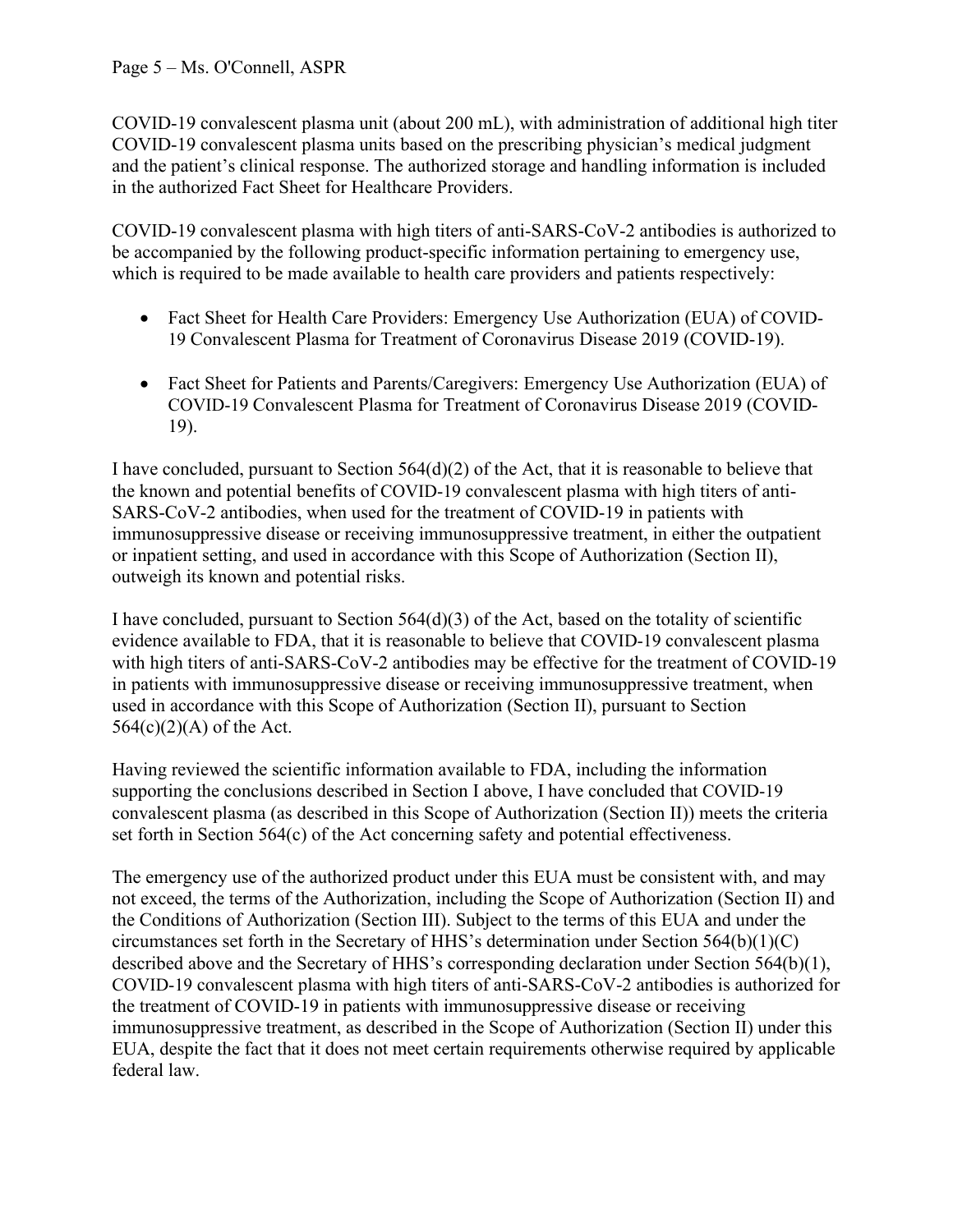# **III. Conditions of Authorization**

Pursuant to Section 564 of the Act, I am establishing the following conditions on this authorization:

## **ASPR**

- A. ASPR will ensure that the terms of this EUA are made available to all relevant stakeholders (e.g., U.S. government agencies, state and local government authorities, registered or licensed blood establishments, hospitals, health care providers) involved in distributing or receiving authorized COVID-19 convalescent plasma. ASPR will provide to all relevant stakeholders a copy of this letter of authorization and communicate any subsequent amendments that might be made to this letter of authorization and its authorized accompanying materials (i.e., Fact Sheets).
- B. ASPR may request changes to this authorization, including to the authorized Fact Sheets for COVID-19 convalescent plasma. Any request for changes to this EUA must be submitted to the Office of Blood Research and Review (OBRR)/CBER. Such changes require appropriate authorization from FDA prior to implementation.<sup>11</sup>
- C. ASPR will report to FDA serious adverse events and all medication errors associated with the use of the authorized COVID-19 convalescent plasma that are reported to ASPR, or of which ASPR otherwise becomes aware, during the pandemic.
- D. ASPR will make available to FDA upon request any records maintained in connection with this EUA.

## **Registered or Licensed Blood Establishments**

- E. Registered or licensed blood establishments will ensure that the authorized COVID-19 convalescent plasma, accompanied with the authorized labeling (i.e., Fact Sheets), is distributed to hospitals consistent with the terms of this letter, and that such hospitals are aware of the letter of authorization.
- F. Registered or licensed blood establishments will ensure that appropriate storage and cold chain is maintained.

 $11$  The following types of revisions may be authorized without reissuing this letter: (1) changes to the authorized labeling; (2) non-substantive editorial corrections to this letter; (3) new types of authorized labeling, including new fact sheets; (4) new carton/container labels; (5) expiration dating extensions; (6) changes to manufacturing processes, including tests or other authorized components of manufacturing; (7) new conditions of authorization to require data collection or study. All changes to the authorization require review and concurrence from OBRR. For changes to the authorization, including the authorized labeling, of the type listed in (3), (6), or (7), review and concurrence is also required from the Preparedness and Response Team (PREP)/Office of the Center Director (OD)/CBER and the Office of Counterterrorism and Emerging Threats/Office of the Chief Scientist.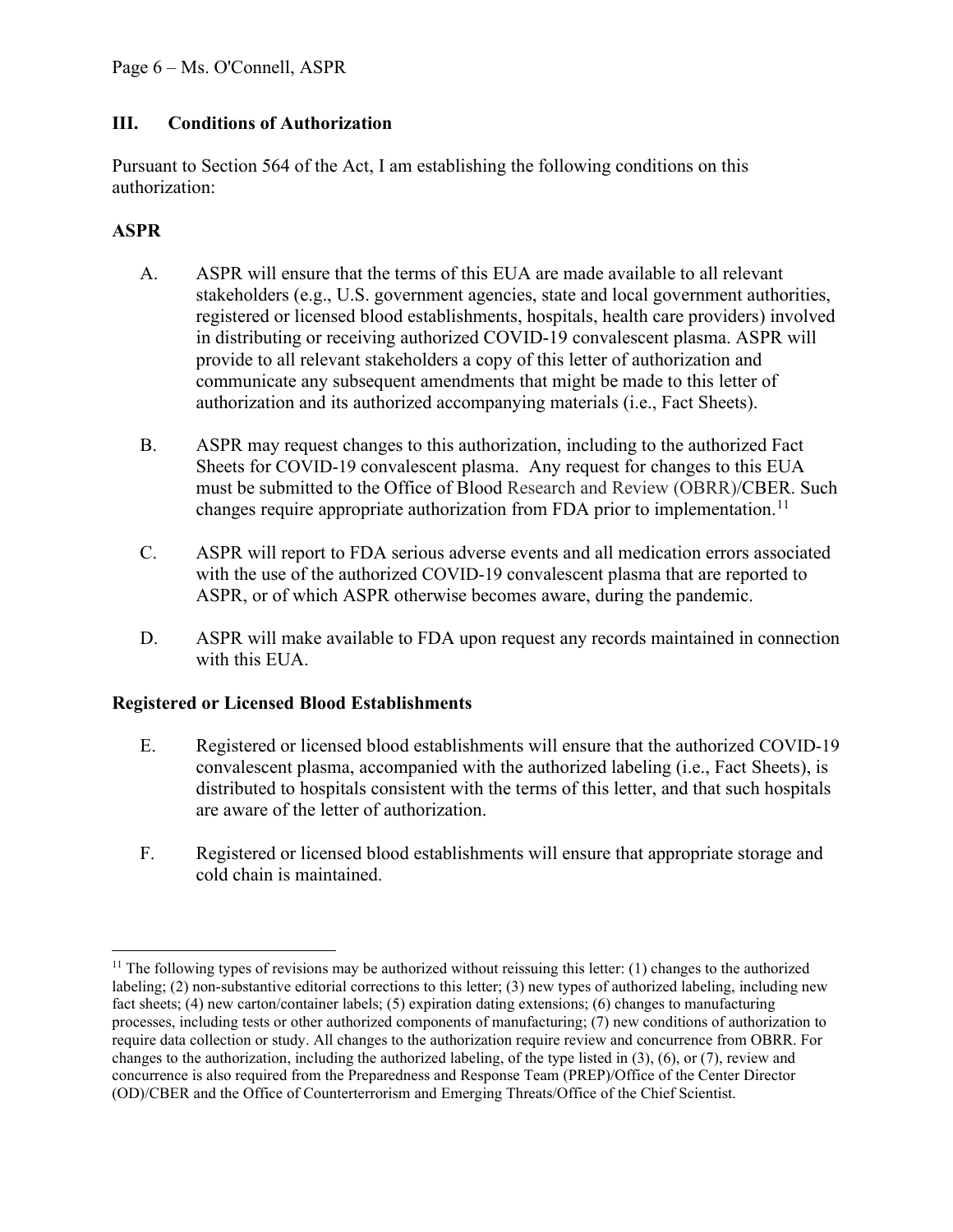- G. Through a process of inventory control, registered or licensed blood establishments will maintain records regarding distribution of the authorized COVID-19 convalescent plasma (i.e., donor records, quantity, receiving site, receipt date).
- H. Registered or licensed blood establishments will make available to FDA upon request any records maintained in connection with this EUA.

#### **Hospitals to Whom the Authorized COVID-19 Convalescent Plasma is Distributed, and Health Care Providers Administering the Authorized COVID-19 Convalescent Plasma**

- I. Hospitals and health care providers receiving authorized COVID-19 convalescent plasma will ensure that they are aware of the letter of authorization, and the terms herein, and that the authorized Fact Sheets are made available to health care providers and to patients and caregivers, respectively, through appropriate means.
- J. Healthcare facilities and healthcare providers will ensure that appropriate storage and cold chain is maintained until the product is administered consistent with the terms of this letter.
- K. Hospitals and health care providers administering COVID-19 convalescent plasma will track serious adverse events that are considered to be potentially attributable to COVID-19 convalescent plasma use and must report these to FDA in accordance with the Fact Sheet for Health Care Providers. Health care providers must maintain records and conduct a thorough investigation of adverse reactions after transfusion of convalescent plasma, and must report fatalities related to transfusion, as required under 21 CFR 606.170.
- L. Through a process of inventory control, hospitals will maintain records regarding the administered authorized COVID-19 convalescent plasma (e.g., donation identification number, quantity, receiving site, receipt date), product storage, and maintain patient information (e.g., patient name, age, disease manifestation, number of doses administered per patient, other drugs administered).
- M. Hospitals will ensure that any records associated with this EUA are maintained until notified by ASPR and/or FDA. Such records will be made available to ASPR, HHS, and FDA for inspection upon request.

## **Conditions Related to Printed Matter, Advertising, and Promotion**

N. All descriptive printed matter, advertising, and promotional materials relating to the use of the authorized COVID-19 convalescent plasma shall be consistent with the authorized labeling, as well as the terms set forth in this EUA, and meet the requirements set forth in Section 502(a) and (n) of the Act and FDA implementing regulations.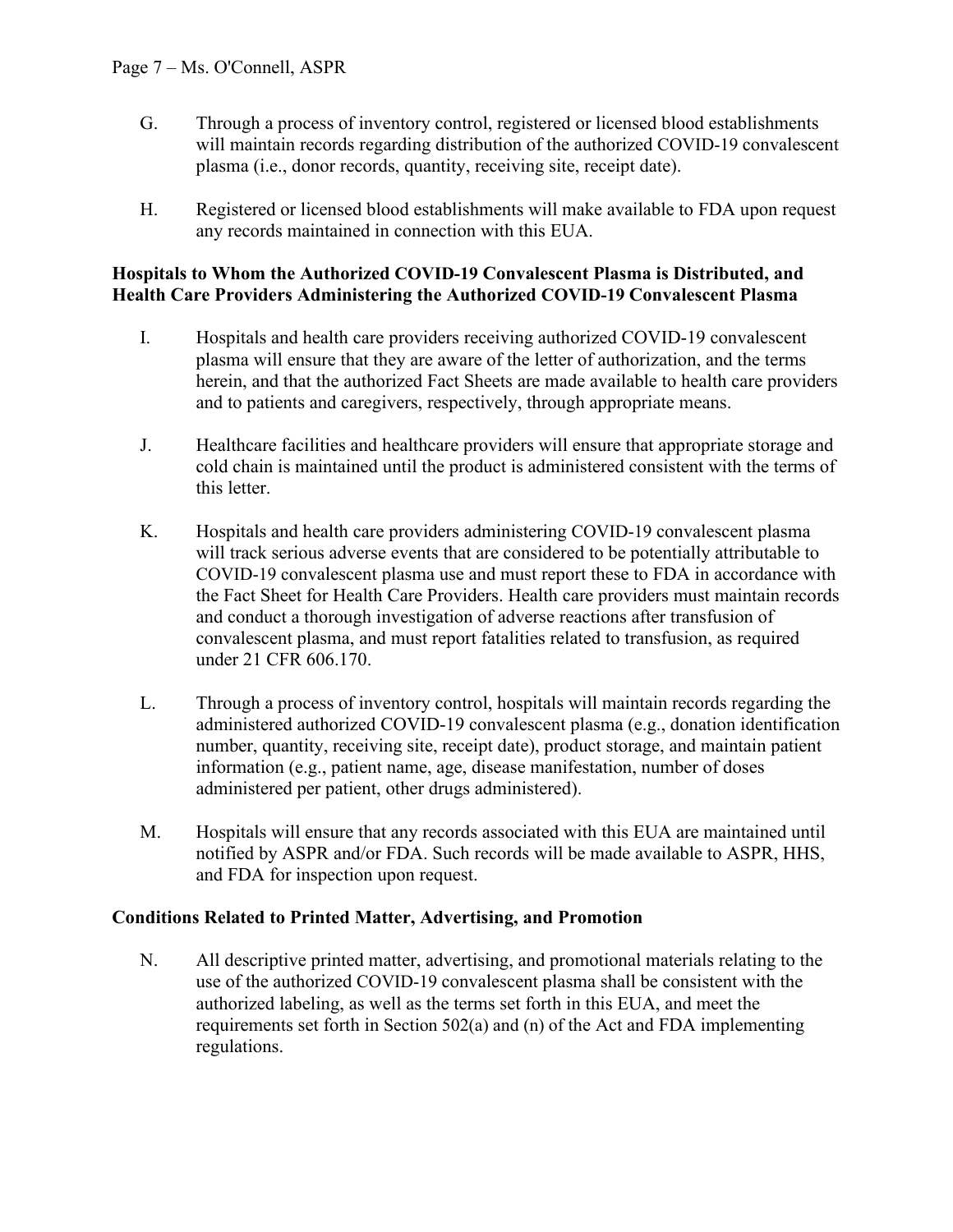- O. No descriptive printed matter, advertising, or promotional material relating to the use of COVID-19 convalescent plasma may represent or suggest that such product is safe or effective.
- P. All descriptive printed matter, advertising, and promotional materials relating to the use of COVID-19 convalescent plasma clearly and conspicuously shall state that:
	- COVID-19 convalescent plasma has not been approved or licensed by FDA but has been authorized for emergency use by FDA under an EUA for the treatment of COVID-19 in patients with immunosuppressive disease or receiving immunosuppressive treatment; and
	- The emergency use of COVID-19 convalescent plasma is only authorized for the duration of the declaration that circumstances exist justifying the authorization of the emergency use of drugs and biological products during the COVID-19 pandemic under Section  $564(b)(1)$  of the Act, 21 U.S.C. § 360bbb-3(b)(1), unless the declaration is terminated, or authorization revoked sooner.

# **IV. Duration of Authorization**

This EUA will be effective until the declaration that circumstances exist justifying the authorization of the emergency use of drugs and biological products during the COVID-19 pandemic is terminated under Section 564(b)(2) of the Act or the EUA is revoked under Section  $564(g)$  of the Act.

Sincerely,

--/S/--

Jacqueline A. O'Shaughnessy, Ph.D. Acting Chief Scientist Food and Drug Administration

Enclosures